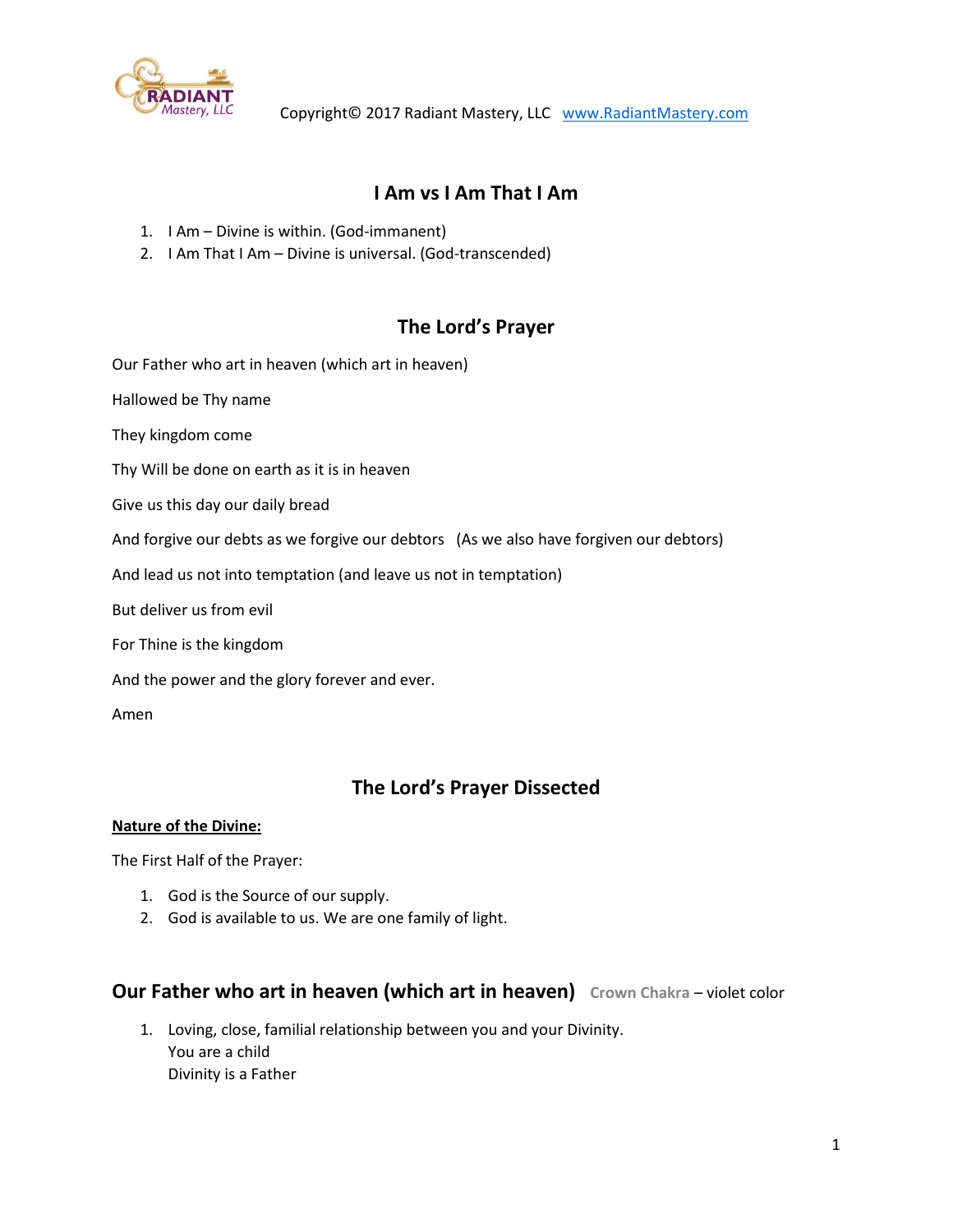

2. Our interconnectedness: We all have the same Father; therefore, we are truly all brothers and sisters. We are ONE.

# **Hallowed be Thy name** Third Eye Chakra – Indigo Color

"Hallowed" means whole and perfect. We are declaring God's goodness.

#### We bring the Divine into our life:

## **They kingdom come** Throat Chakra – Blue color

If God is supreme good, then His kingdom brings supreme goodness to everyone.

God's will for you all the good things in life, including all your heart's desires.

## **Thy Will be done on earth as it is in heaven Heart Chakra:** Green Color

Earth means visible results (manifested desires)

Heaven means the invisible (the realm of ideas)

Ego must surrender its free will for God's good to enter.

#### **The Second Half of the Prayer:**

1. How our specific material physical needs are supplied by the Divine.

#### Ask daily for more than enough.

## **Give us this day our daily bread** Solar Plexus Chakra- yellow color

In Greek, "daily bread" means "super-substantial bread, more than enough."

Metaphysically, "bread" means Radiant Substance.

We are asking for a consistent supply in a constant flow of the radiant substance in a rich, appropriate form. This is not "just a little." It is what we need today but in a luxurious form.